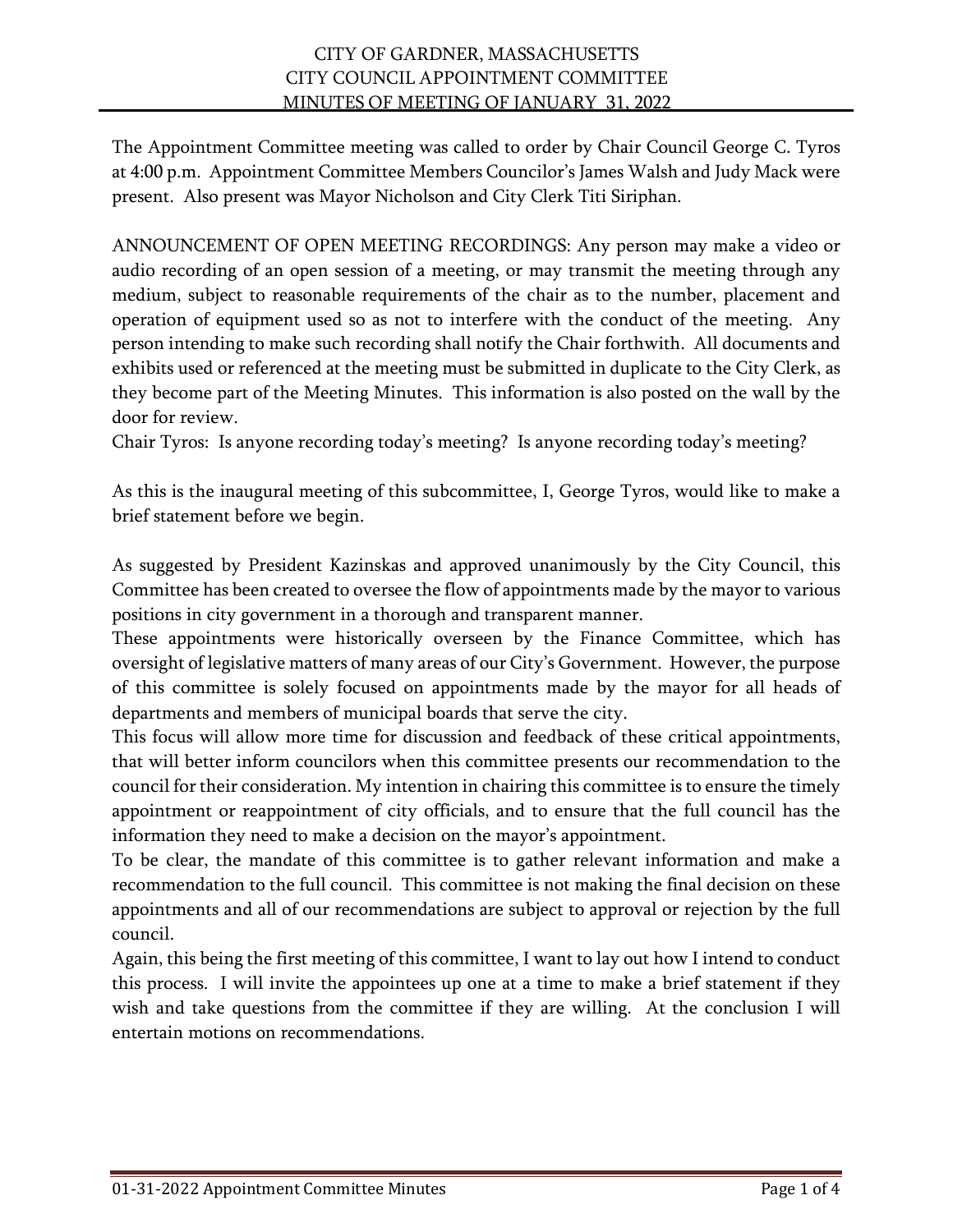# I. Reading and Approval of Minutes of Prior Meeting.

No Minutes were presented for review and approval.

# II. Appointments:

A. Ethan Kolodny to the position of Assistant City Solicitor, for a term expiring January 3, 2023. (In the City council and referred to Appointments Committee 1/18/2022)

# Ethan's statement:

Since July 2020 Ethan has worked with the mayor and department heads helping with union contract negotiation and legal appointments under John Flicks office and is very happy.

## Mayor's Statement:

Ethan has worked very admirably in his time as Assistant City Solicitor and played a large role in union negotiations, particularly in the formation of the first contract we have with the newly formed Animal Control Teamsters Union. He has always been responsive and diligent in my dealings with him. He is also currently reviewing new ordinance proposals I plan to put forward to the Council later this spring and has been very thoughtful through that process as well. Resume is on file.

### **Motion on Recommendation:**

On a motion by Councilor James Walsh and seconded by Councilor Judy Mack, it was voted to recommend that the City Council confirm the Mayor's Appointment of Ethan Koldny to the position of Assistant City Solicitor for a term expiring January 3, 2023.

B. Christine Oliva Kumar to the position of City Assessor, for a term expiring January 19, 2025.

# Christine's statement:

Christine started in the assessor's office here in Gardner in 2016 as an Administrative Coordinator. Christine left Gardner to work in other cities and towns. During this time Christine was working toward getting the appropriate certifications to become an Assessor. She has now returned to Gardner to step in the City Assessors position.

# Mayor's statement:

Michael is happy to be working with Christine in her role as City Assessor. She has a willingness to learn new things. When the mayor or the public have questions, Christine gives clear direction. The mayor has received great feed back from everyone.

Councilor James Walsh: Have you completed your certification?

Christine: Yes, I just must get a frame to put the certificate in so I can hang it on the wall.

Councilor James Walsh: Have the new tax adjustment been made online to reflect 2022? Christine: I believe they have, but I will check to make sure that he webs site reflects the update.

# **Motion on Recommendation:**

On a motion by Councillor James Walsh and seconded by Councilor Judy Mack, it was voted to recommend that the City Council confirm the Mayor's Appointment of Christine Oliva Kumar to the position of City Assessor for a term expiring January 19, 2025.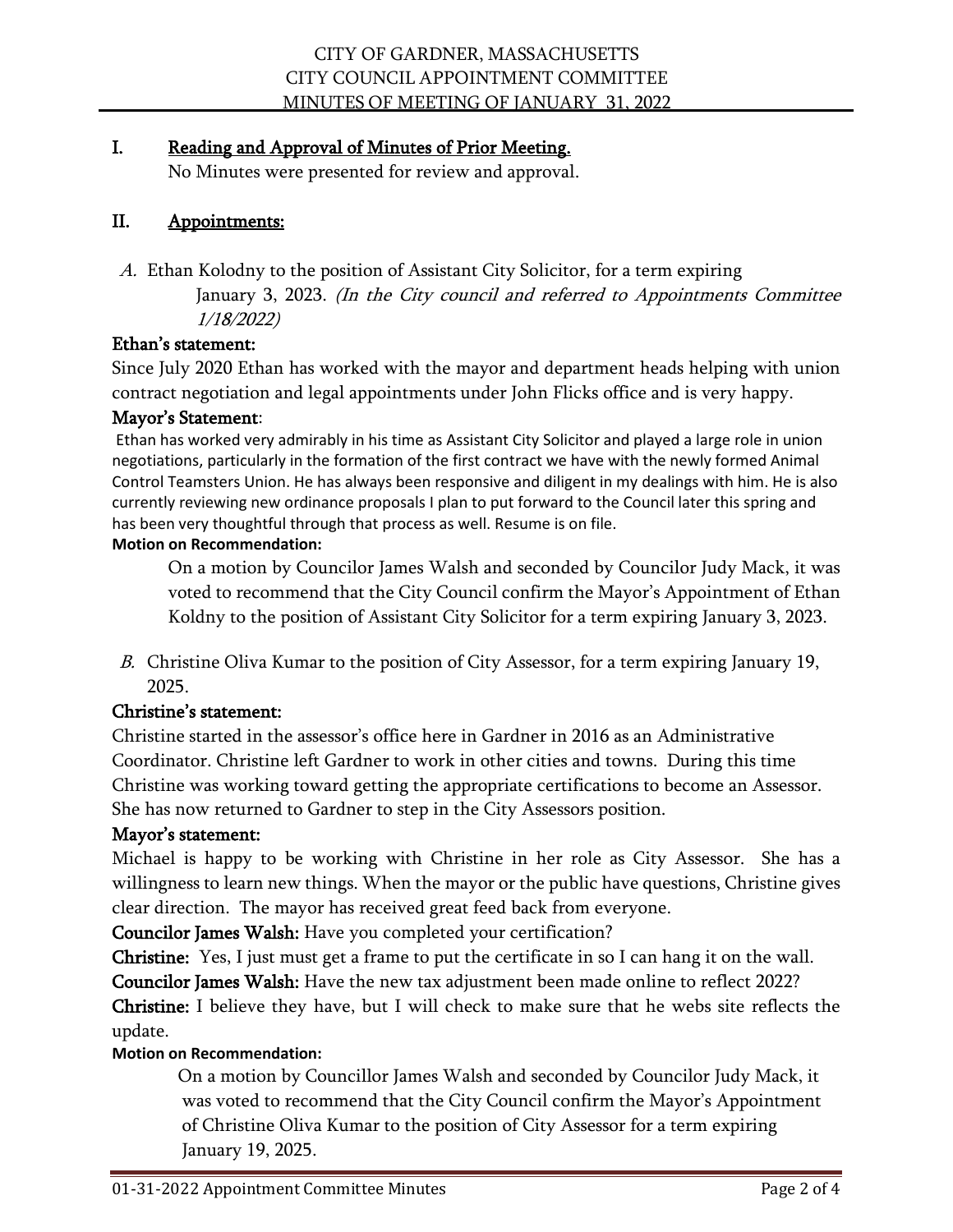C. James Wood to the position of Airport Commission Member, for a term expiring January 19, 2025.

## James's statement:

James is a resident and is a business owner of Gardner. James has been helping on the airport property with snow plowing as well as making repairs as needed. He has been taking courses towards becoming a commissioner.

## Mayor's statement:

James rents a hangar at the airport currently and has been active in the airport in recent years. He is a local business owner and has made a large impact in the city through his role in Woods Ambulance. When Mr. Bonk retired, he recommended James as a replacement for one of the two vacancies on the committee.

Councilor James Walsh: Do you know how many users there are that use the airport? James: The information is unknown at this time, But I would like to make the changes to track the information. We have visitors from all over that come to Gardner airport.

Councilor James Walsh: Could there be any questions of conflict of interest because of contracts you hold with the city?

James: Most of my business in the city, my daughter handles now.

**Mayor:** This is not a paid position.

## **Motion on Recommendation:**

On a motion by Councilor James Walsh and seconded by Councilor Judy Mack, it was voted to recommend that the City Council confirm the Mayor's Appointment of James Wood to the position of Airport Commission Member for a term expiring January 19, 2025.

D. Robert R. Swartz, Jr. to the position of Airport Commission Member for a term expiring January 19, 2025.

# **Robert's statement:**

Robert is a business owner in the city and feels he can help build up the airport. He would like to bring in more activity to the airport.

### **Mayor's statement:**

Robert approached me and expressed interest in becoming a member of the Airport Commission. He is a local business owner, leading both Rob's Dyno Service and Energica of New England. Energica has been recognized for its endeavors in operating in a green energy efficient standard lately and is being highlighted for its achievements in this role. He had worked and volunteered at the airport several years ago, and now that he is growing his involvement in the city, he was looking for a way to give back.

Councilor James Walsh: I am glad Robert wants to get greater exposure to the Airport. Councilor Judy Mack: I remember good times at the airport in my childhood. Judy would like to see the airport brought back for future generations to enjoy. **Motion on Recommendation:**

 On a motion by Councilor James Walsh and seconded by Councilor Judy Mack, it was voted to recommend that the City Council confirm the Mayor's Appointment of Robert R Swartz, Jr. to the position of Airport Commission Member for a term expiring January 19, 2025.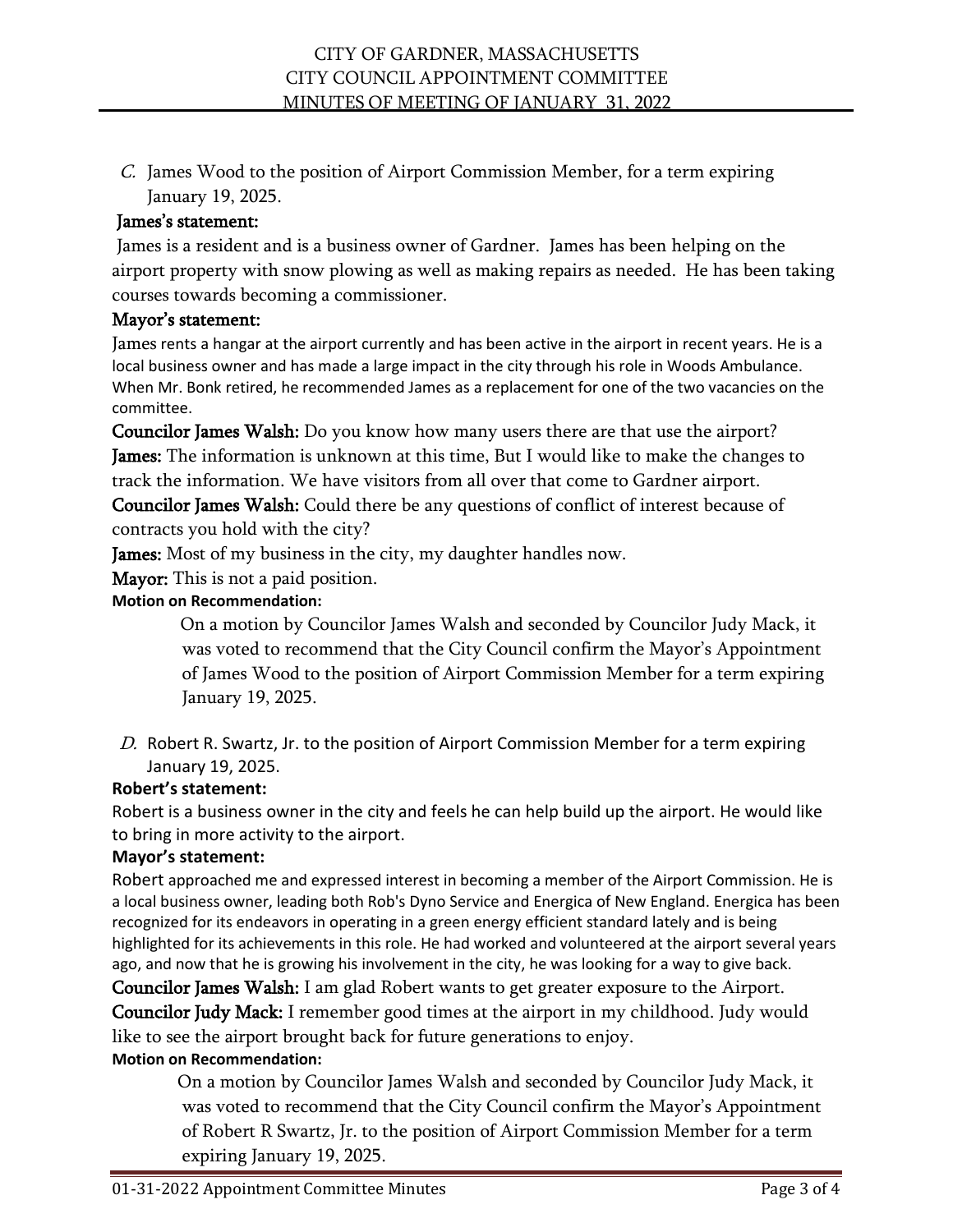E. David Urquhart to the position of Airport Commission Member for a term expiring January 19, 2025.

## David's statement:

David is a business owner in Gardner, "New England Wooden Ware". He feels that the airport is underutilized. The airport is supported by the Federal Government and has many new upgrades. Seven or eight new hangars were provided by the state. David has been around airplanes since he was a kid. "Dam fine little airport"

## Mayor's statement:

David is currently renting a hangar and has been active in the airport in recent years. He is a business owner and has made a large impact in the city through his role in New England wooden Ware. When Mr. Bonk retired, he recommended David as a replacement for one of the two vacancies on the committee.

Councilor James Walsh: What experiences do you have at the airport?

David: I have been around the airport for 25 years and pay for a hangar there.

Mayor: The hangar rentals are paid to the City of Gardner. Whereas the property tax monies go to the town of Templeton.

Councilor James Walsh: Are there any disclosures that need to be filed?

Mayor: I will check to see if there are any disclosures that need to be filed, but the members are not paid to hold commission positions.

### **Motion on Recommendation:**

 On a motion by Councilor James Walsh and seconded by Councilor Judy Mack, it was voted to recommend that the City Council confirm the Mayor's Appointment of David Urquhart to the position of Airport Commission Member for a term expiring January 19, 2025.

### **III. New Business:**

Councilor James Walsh: Nothing to add.

Councilor Judy Mack: Thank you to the members for coming.

Councilor George Tyros: Thank you to the members and the mayor for coming out today. Mayor: A temporary appointment for Chief of police will be coming. The Chief and Deputy Chief of police have been placed on 30 day paid leave.

> On a motion by Councilor James Walsh and seconded by Councilor Judy Mack, all agree to adjourned. Meeting Adjourned: 4:38 pm.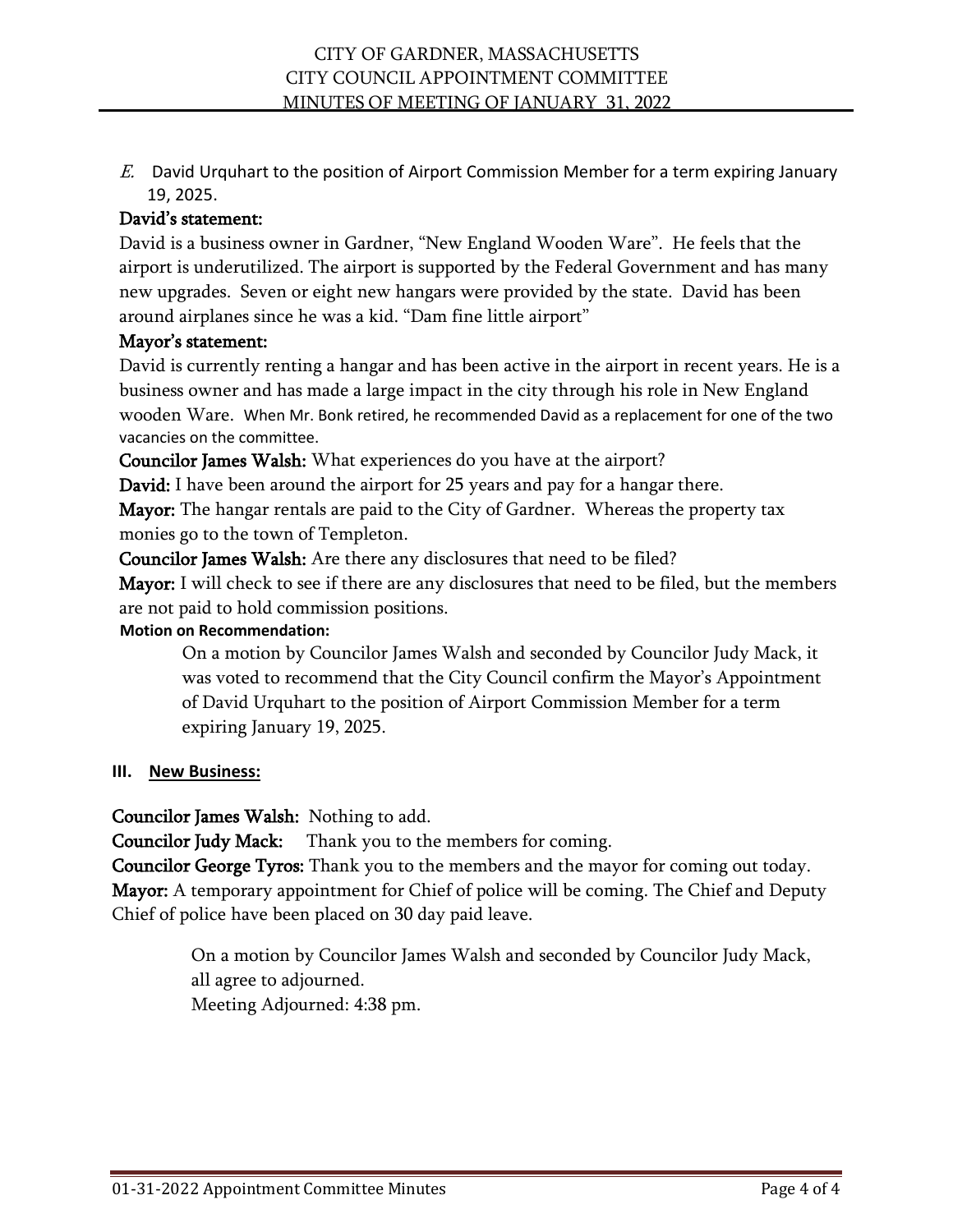## **Faith Glover**

Subject:

**FW: Appointments Committee Comments** 

From: Mayor <Mayor@gardner-ma.gov> Sent: Friday, April 8, 2022 3:54 PM To: Elizabeth Kazinskas <ekazinskas@gardner-ma.gov>; George Tyros <gtyros@gardner-ma.gov>; James M. Walsh <jwalsh@gardner-ma.gov>; Judy Mack <jmack@gardner-ma.gov>; Titi Siriphan <tsiriphan@gardner-ma.gov> **Subject: Appointments Committee Comments** 

Dear Madam President, Mr Chairman, and Councilors,

My apologies in the delay is sending this correspondence. I have been in Washington, D.C. this passed week meeting with members of the President's cabinet regarding the new grant and funding opportunities that the Biden Administration will be releasing this and next year as part of the yet unreleased ARPA funds and the bipartisan infrastructure bill.

Below are my comments on the appointees-designate that I have submitted to the City Council for confirmation.

**Respectfully Submitted,** 

Mike Nicholson

### Casey Bradshaw- Alternate Plumbing and Gas Inspector (New Appointment)

- Mr Bradshaw is the current full time Plumbing Inspector for the Town of Orange. He has all of his certifications from the Commonwealth and has been performing work in this field for quite sometime. This is an as needed position but per the Commonwealth's Building Code, must still have an active appointment in order to have the authority to issue citations or inspection certifications. This came following the resignation of or previous Alternate Inspector Edward Tonet. This appointment comes at the recommendation of Commission Jean who would be the Department Head overseeing this work. This is an hourly paid, Unbenefited position.

### **Airport Commission (Re-Appointments)**

### - Philip Morrissey, James Morrissey, John LaVoie, Andre Guertin

- These are all reappointment sod individuals who have served in their capacities as Airport Commissioners for a few decades. They have continued to have interests in seeing the airport succeed, particularly with the new several million dollar grant the airport just received from the FAA as part of the Infrastructure Bill competitive funding.

### **Stephen Hirons- Sealer of Weights and Measurers (Re-Appointment)**

- Mr Hirons has worked in this position for over a decade and his father held the position prior to him. This position goes around annually to all stores that have scales and ensures that they are all accurately calibrated. This includes everything from gallons of gas at a gas pump or a vegetable scale at a grocery store. He has done quite well in this position. Per the General Laws, this is an annual appointment. This is a stipended position.

### **Ronald Darmetka, Council on Aging (Re-appointment)**

- Mr Darmetka currently serves as the Chair of the Council on Aging and has for approximately a year now. He has been very active in the Senior Center and had helped coordinate many events that the Center has put on. This is a volunteer, unpaid position.